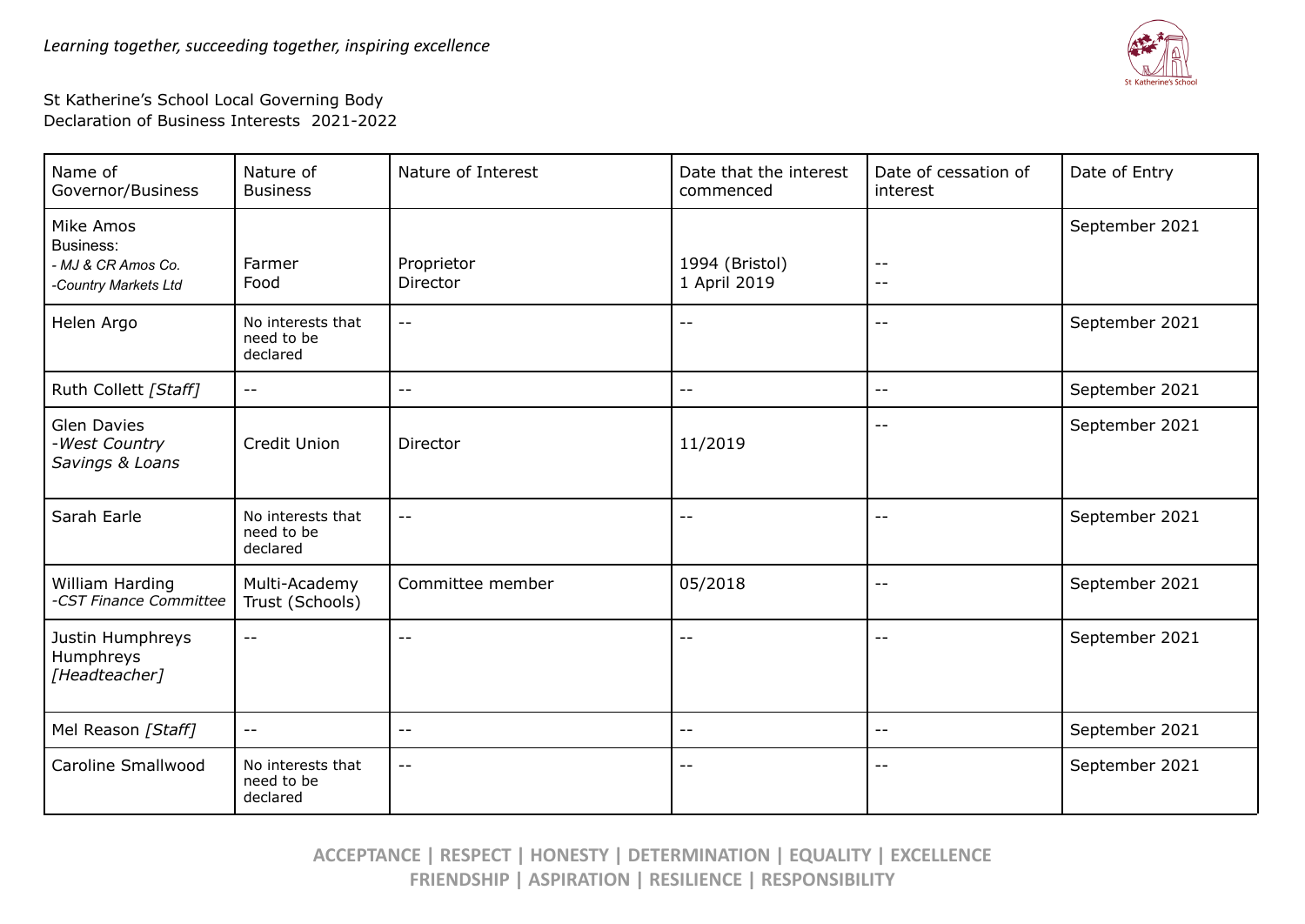

St Katherine's School Local Governing Body Declaration of Business Interests 2020-2021

| Name of<br>Governor/Business                                  | Nature of Business                       | Nature of Interest                                                                                                                                                                                                                                                      | Date that the interest<br>commenced | Date of cessation of<br>interest | Date of Entry |
|---------------------------------------------------------------|------------------------------------------|-------------------------------------------------------------------------------------------------------------------------------------------------------------------------------------------------------------------------------------------------------------------------|-------------------------------------|----------------------------------|---------------|
| Mike Amos<br>Business: MJ & CR Amos<br>Co.                    | Farmer                                   | Proprietor                                                                                                                                                                                                                                                              | 1994 (Bristol)                      | $\sim$ $\sim$                    | $-$           |
| <b>Country Markets Ltd</b>                                    | Food                                     | Director                                                                                                                                                                                                                                                                | 1 April 2019                        | $\sim$ $-$                       |               |
| Helen Argo                                                    | No interests that need<br>to be declared | --                                                                                                                                                                                                                                                                      | $- -$                               | $\qquad \qquad -$                | $- -$         |
| Jan Burnell                                                   | No interests that need<br>to be declared | --                                                                                                                                                                                                                                                                      | $- -$                               | $\sim$ $\sim$                    | $-$           |
| <b>Glen Davies</b><br><b>West Country Savings</b><br>& Loans  | Credit Union                             | Director                                                                                                                                                                                                                                                                | November 2019                       | $\overline{\phantom{a}}$         |               |
| Chrysta Garnett<br>Northern Star<br><b>Education Services</b> | NPQML training                           | CST have contracted<br>me previously to<br>provide NPQ training                                                                                                                                                                                                         | November 2019                       |                                  |               |
| Chrysta Garnett                                               | <b>Teaching School</b><br>Council        | TSC deploy NLEs who<br>broker services from<br>Teaching Schools (eg CST)<br>to carry out school<br>improvement work in<br>schools in the SW. Part of<br>this could involve Chrysta<br>Garnett quality assuring<br>school improvement plans<br>drawn up by Neil Blundell | October 2018                        |                                  |               |

**ACCEPTANCE | RESPECT | HONESTY | DETERMINATION | EQUALITY | EXCELLENCE FRIENDSHIP | ASPIRATION | RESILIENCE | RESPONSIBILITY**